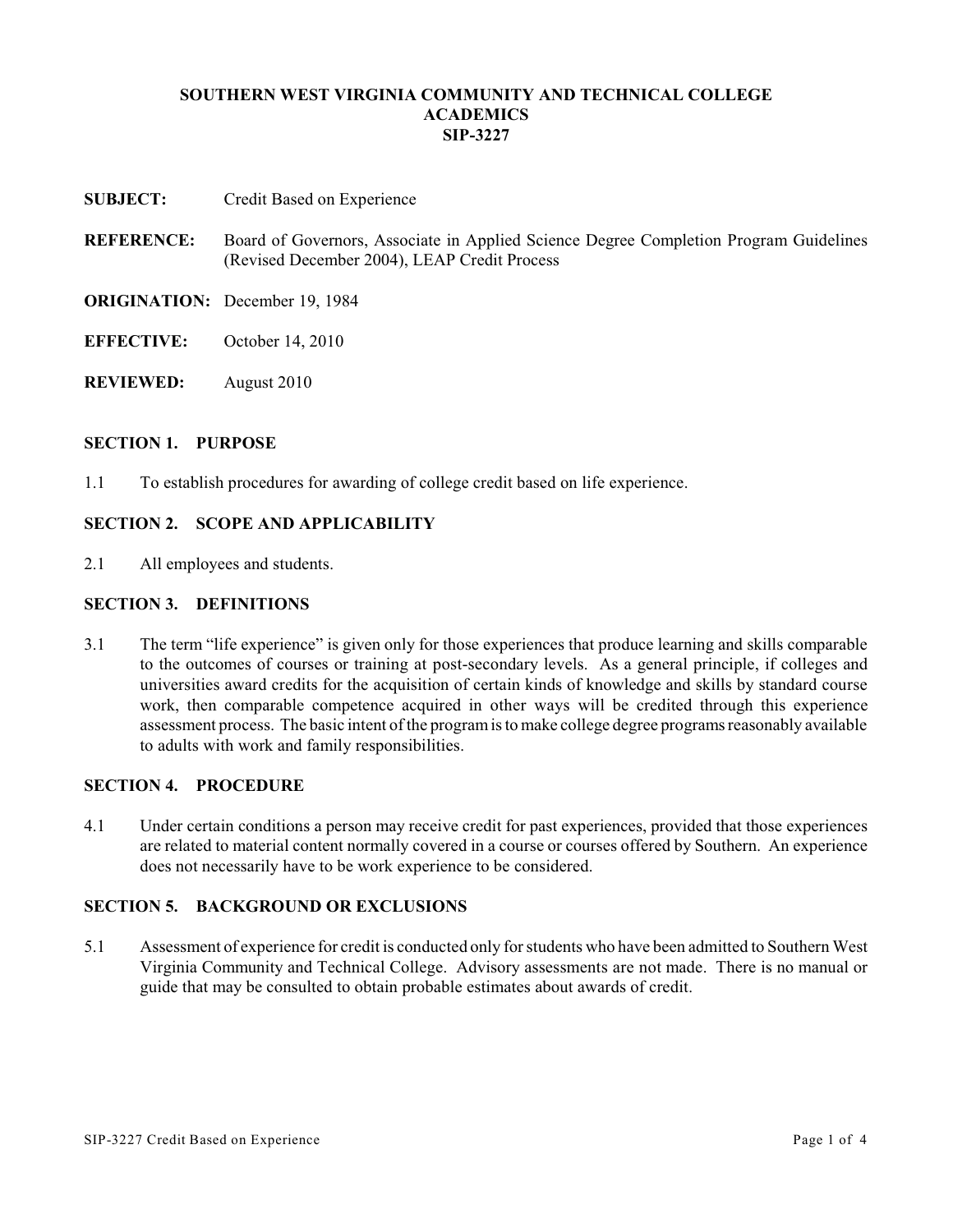# **SECTION 6. GENERAL PROVISIONS**

6.1 The evaluation of student competence is made by teaching faculty. College faculty make judgments about the quality and value of the work their students regularly submit. These same faculty members are asked to review the statements and documentation of a student seeking credit equivalency, and where appropriate, to interview the student, and then to make a recommendation for an award of credit only in those areas in which the faculty member has been trained and regularly teaches.

The quality of evaluation of a student's work should be quite comparable to that of traditional or standard programs, since the same academic personnel make the judgements in this program as in standard course and/or program offerings. The faculty making the evaluation may be as demanding or as lenient as they feel appropriate. The Department Chair responsible for the certificate or degree program, the faculty, and the Chief Academic Officer (CAO) or his/her designee share the general responsibility of seeing that academic standards are maintained and, at least as important, that the adult student receives a fair evaluation and an award of credit that does justice to the concept of college learning.

# **SECTION 7. RESPONSIBILITIES AND PROCEDURES**

- 7.1 After admission to Southern, the student who wishes an assessment to be conducted prepares a detailed and documented portfolio of his or her adult learning experiences that are to be evaluated. (Board of Governors Associate in Applied Science Adult Degree Completion Program students must complete EL 201, Portfolio Development, as part of this process.) The student will also pay a \$300 portfolio review fee and complete form SIP-3227.A, *Credit Petition for Experiential Learning*, for each course petitioned upon submission of the portfolio to the Director of Adult Experiential Learning. Fees for evaluation of the portfolio must be paid prior to the assessment process.
- 7.2 The Dean for University Transfer will forward the portfolio submission to the appropriate Department Chair, who then submits the document to the faculty of the appropriate academic department or disciplines. The faculty member chosen to make a specific evaluation is instructed, where necessary, by the Department Chair about the procedures to be followed. Normally the teaching faculty of Southern West Virginia Community and Technical College will make these evaluations. If the student's experience being assessed lies outside the professional competence of Southern'sfaculty, the Dean for University Transfer will request a competent individual from another institution or another expert to make the evaluation.
- 7.3 The Dean for University Transfer function is to provide general instructions to the student as a guide to preparing the portfolio and to assign credit petitions to appropriate divisions or recruit other experts to review the material submitted. It is also the Dean for University Transfer role to advise division chairs of all previous and concurrent evaluation and recommendations of credit, so that faculty evaluators from similar or related areas do not recommend duplicate credit.
- 7.4 The Department Chair will assign a faculty member in each appropriate field in which the student is requesting credit to evaluate the student's experience as documented through the portfolio. The faculty member chosen to make a specific evaluation is instructed, where necessary, by the Department Chair about the procedures to be followed.
- 7.5 The faculty member may request an interview with the student. The purpose of an interview is to allow the faculty member making the evaluation the opportunity to verify, in an appropriate manner, the information in the portfolio and to secure additional information from the student or other sources about the experiences described in the portfolio. Also, if there are original works of art, voluminous published materials or other bulky materials to be presented as supporting evidence, these would normally be brought to an interview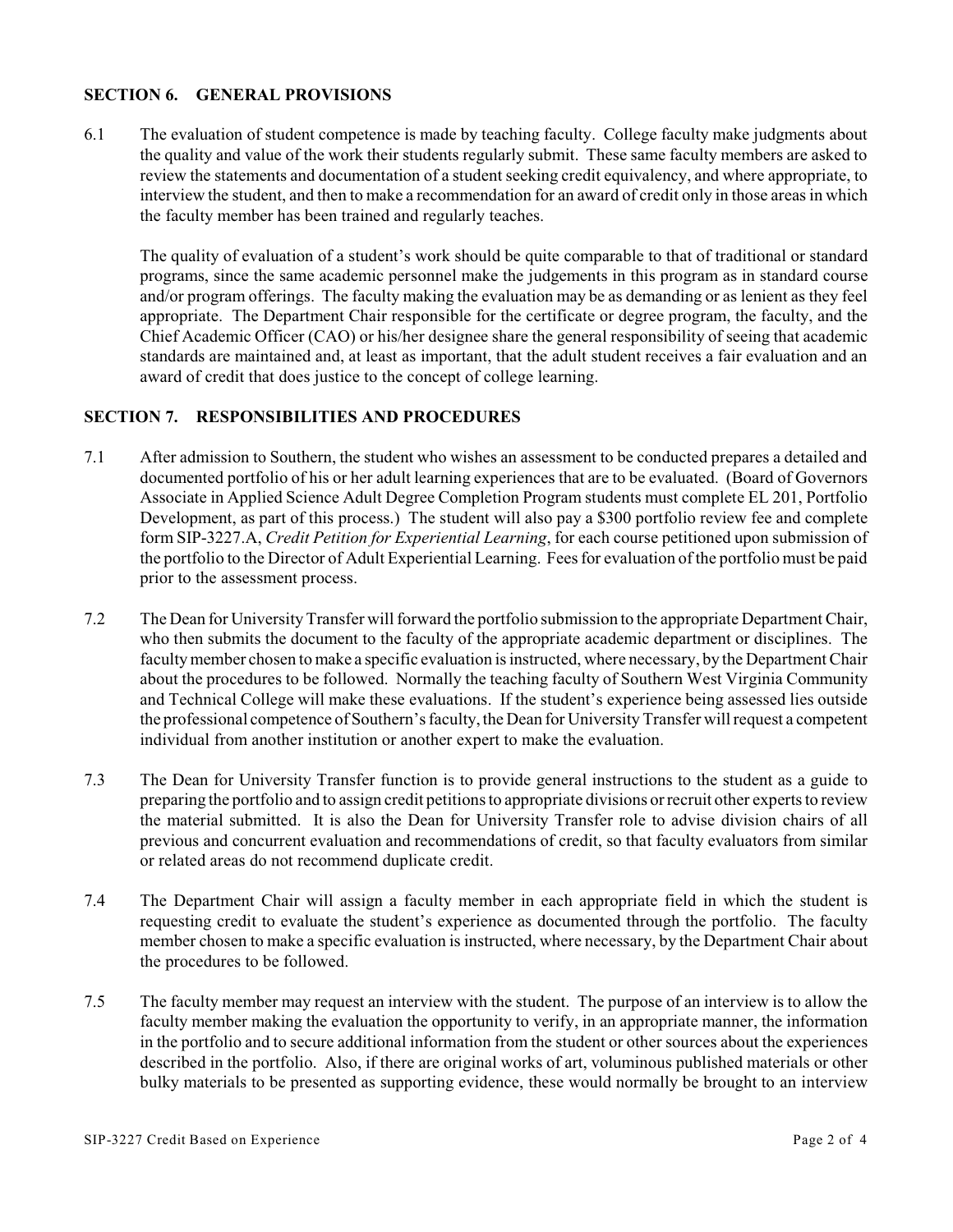rather than submitted with the portfolio. The purpose of the interview is not to dispense with a well-prepared written portfolio, since a written record of the evidence on which the award of credit is based is preserved in the student's permanent file in the Registrar's office.

- 7.6 The faculty member making the evaluation may seek additional information about the student's knowledge and abilities through the Dean for University Transfer, directly from the student, or from persons knowledgeable about the student's achievements. The faculty member is free to defer a credit recommendation until the student's written materials are completed to satisfaction. If the faculty evaluator requires additional information, the student will have 30 days in which to provide the additional information.
- 7.7 Although comparable in some ways to proficiency testing, the process of evaluation employed is performed through a review of the portfolio, rather than by testing. However, if the student prefers, he or she is free to demonstrate knowledge of specific academic fields by taking various standardized tests, such as those offered through CLEP and similar programs, or challenge exams for specific courses.
- 7.8 After the faculty member has completed the evaluation, he or she makes a recommendation for an award of credit on form SIP-3227.A, Credit Petition for Experiential Learning. The evaluator can award the full number of credit hours petitioned, partial credit, or no credit. The preferred method of recommendation is to equate the student's competencies with actual courses listed in the institution's curriculum. However, since this is not always possible, the recommendation may be made in terms of block credit in particular area.
- 7.9 After a faculty member's recommendation for credit is made, the Department Chair reviews it and makes a recommendation to the CAO or his/her designee for approval or denial of the credit recommended by the faculty member. Form SIP-3227.A is returned to the Dean for University Transfer until the entire portfolio is evaluated, at which time all credit awards are submitted to the CAO or his/her designee.
- 7.10 The actual awarding of academic credit for life experience is made by the CAO or his/her designee. After the approval has been given, the Office of the Registrar is officially notified of the award of credit, and this award is entered into the student's permanent record. The Registrar's office will notify the student in writing of the outcome of this evaluation. A grade of "CR" (credit) is provided for any credit petition granted.
- 7.11 The appropriate posting fees must be processed and paid before the Registrar shall affix the awarded credit to the student's transcript.
- 7.12 The student has the right of appeal if the awarding of academic credit seems unreasonably low or is denied; however, the request for a second evaluation must be made in writing to the Dean for University Transfer within 10 working days of the date on the notification letter sent to the student. The Dean for University Transfer will forward this request and documentation to the CAO or his/her designee. A final decision will be made in consultation with the faculty evaluator, department chair, and CAO or his/her designee. No portfolio may be submitted more than twice for consideration including the original submission. If submitting a portfolio for a second evaluation, the student may elect to submit additional information to strengthen the petition.